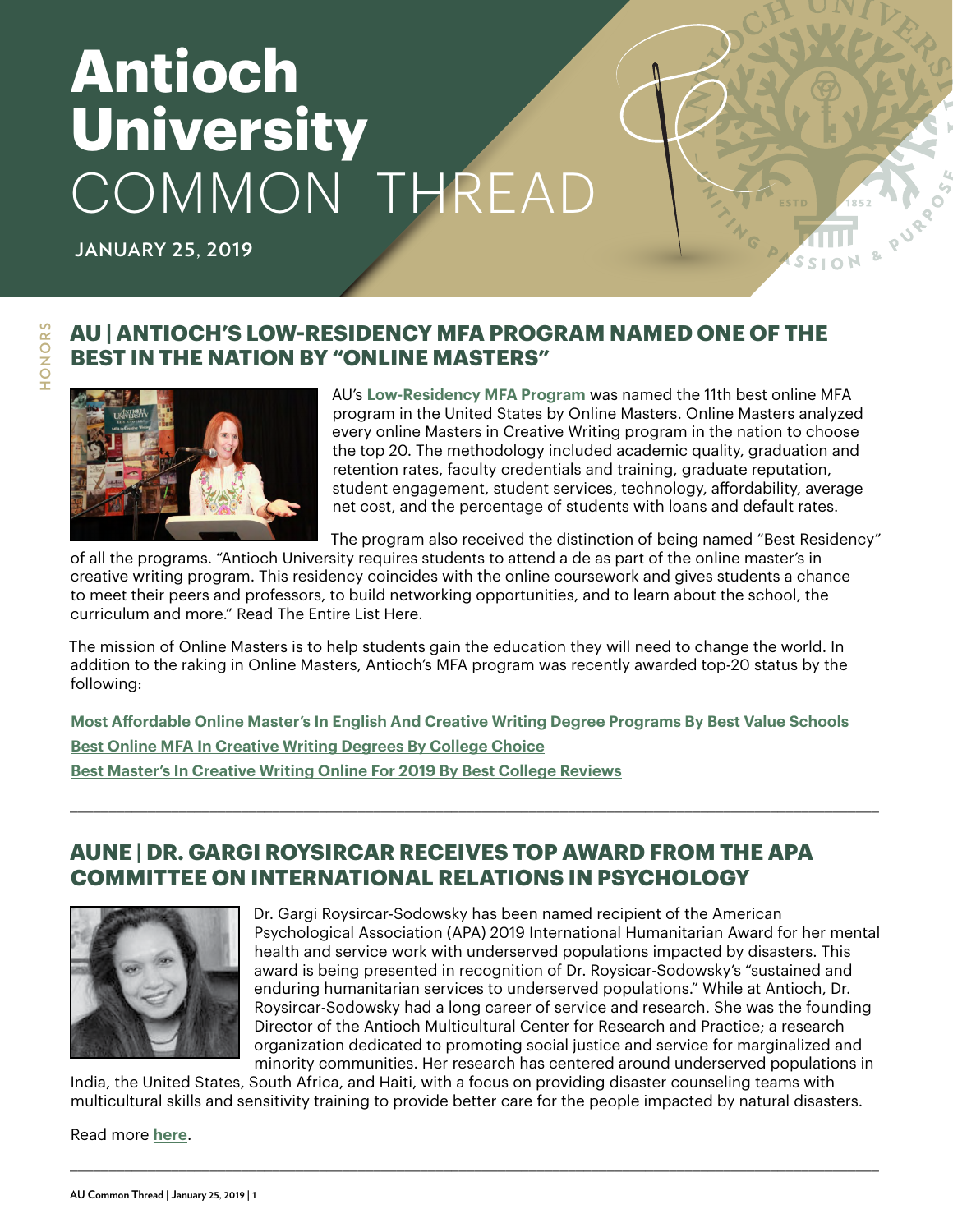#### **AUS | DR. JUDE BERGKAMP AWARDED DIVERSITY SCHOLARSHIP TO ATTEND NCSPP CONFERENCE IN JANUARY 2019**



Dr. Jude Bergkamp, program chair and core faculty in the PsyD in Clinical Psychology program at AUS, was recently awarded the diversity scholarship to attend The National Council of Schools and Programs of Professional Psychology (NCSPP) winter conference. Along with three colleagues from AUS, Drs. Cheryl Azlin, Bill Heusler, and Michael Sakuma, Bergkamp will participate in the consortium of PsyD programs from around the country this January 2019 in New Orleans. Bergkamp was recommended for the award by AUS provost, Ben Pryor, who wrote; "Jude has been at the forefront of important discussions about diversity on our campus and in his field. His recent work in support of migrant families at our southern border is especially vital. This award recognizes what his colleagues in Seattle know - his commitment to Antioch's mission and embodying it in his profession."

The NCSPP, composed of chairs and directors of clinical training (DCTs), has the distinguishing feature of a focus on a practitioner/scholar model (as opposed to a practitioner/scientist model). This year's theme: disruptive practices in professional psych curriculums. Bergkamp is excited to present and participate along with his colleagues as his own teaching methods and the mission and practice of Antioch's PsyD program are particularly suited to the theme. "My curriculum and Antioch as a whole are focused on issues of anti-oppression, power and privilege, and isms," he said. "I'm excited and honored to receive the diversity scholarship award and present with many of my mentors in the field on disruptive pedagogy and the incorporation of social justice into PsyD curricula."

As an example of disruptive pedagogy implemented in the AUS program, Bergkamp cited the clinical practice of IQ testing. In the same quarter, students learn how to administer IQ testing, and then learn about the eugenic origins of those tests. "This creates a sense of cognitive dissonance," said Bergkamp, "then faculty supports students in reconciling the contradictory aspects of psychology."

\_\_\_\_\_\_\_\_\_\_\_\_\_\_\_\_\_\_\_\_\_\_\_\_\_\_\_\_\_\_\_\_\_\_\_\_\_\_\_\_\_\_\_\_\_\_\_\_\_\_\_\_\_\_\_\_\_\_\_\_\_\_\_\_\_\_\_\_\_\_\_\_\_\_\_\_\_\_\_\_\_\_\_\_\_\_\_\_\_\_\_\_\_\_\_\_\_\_\_\_\_\_\_\_

\_\_\_\_\_\_\_\_\_\_\_\_\_\_\_\_\_\_\_\_\_\_\_\_\_\_\_\_\_\_\_\_\_\_\_\_\_\_\_\_\_\_\_\_\_\_\_\_\_\_\_\_\_\_\_\_\_\_\_\_\_\_\_\_\_\_\_\_\_\_\_\_\_\_\_\_\_\_\_\_\_\_\_\_\_\_\_\_\_\_\_\_\_\_\_\_\_\_\_\_\_\_\_\_

#### **AUSB | ALUMNA NAMED ASSOCIATE DIRECTOR OF CARPINTERIA CHILDREN'S PROJECT**



MA in Psychology alumna Teresa Alvarez was named Associate Director Carpinteria Children's Project. Alvarez has 10 years of experience in the nonprofit field and has worked with local nonprofits including United Boys and Girls Club of Santa Barbara and Council on Alcoholism and Drug Abuse. Most recently she served as executive director of El Centrito Family Learning Centers.

Alvarez previously worked at the Carpinteria Children's Project (CCP) as director of Family Resource Center. "I am happy to be back at CCP, a nonprofit that serves the community that I call home," Alvarez said. "I am also excited to work alongside our dedicated teachers and staff to help CCP continue thriving." The Carpinteria Children's Project's mission is to build a culture of success, through community partnerships, where all children are successful cradle to career.

Read the full article **[here](https://www.noozhawk.com/article/carpinteria_childrens_project_names_teresa_alvarez_associate_director)**.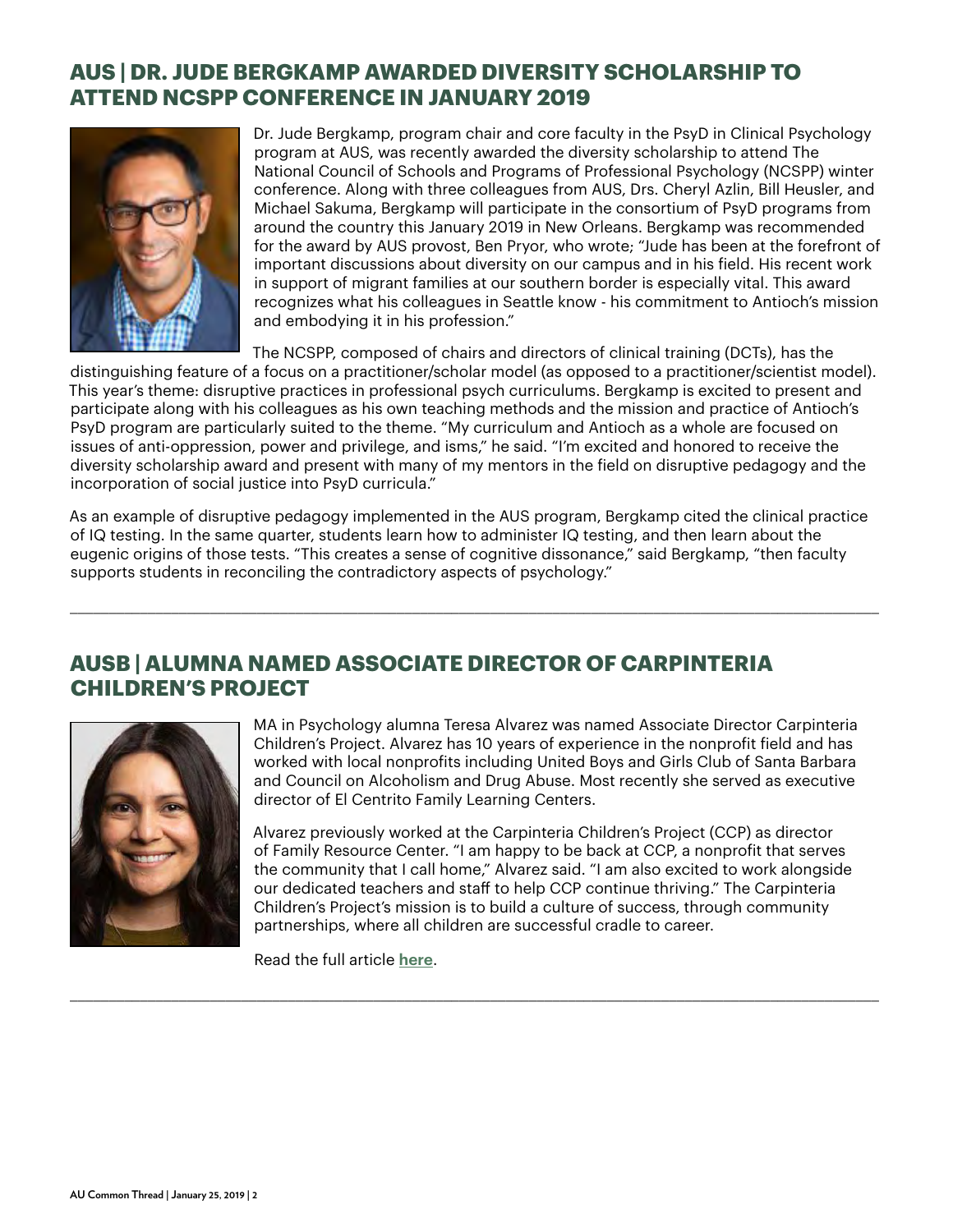# **NEWS**

# **AULA | STUDENTS INVITED TO PRESENT ORIGINAL RESEARCH AT THE SOUTHERN CALIFORNIA CONFERENCE FOR UNDERGRADUATE RESEARCH**



The Southern California Conference for Undergraduate Research (SCCUR) is an annual celebration of excellence in undergraduate research, held this year held at Pasadena City College. Four AULA undergraduate students Noah Christensen, Kelsee Luttgens, Rose Nayar, Angelika Bowles were accepted to present their original research in oral sessions.

"Our team presented an original research project examining the effectiveness of disclaimers," wrote Christensen and Luttgens in an email. "Our research found that the effectiveness of disclaimers varied significantly

depending on where they were used in a statement. This was a new finding in a well-established area of social psychology research, and one we were very excited to share. Presenting at the SCCUR conference was a true honor. Being able to represent the Antioch University Undergraduate program and the work we do to the wider academic community was incredibly gratifying. We are very fortunate to work under the mentorship of Andrea Richards, who supported us at every step of the journey." They also expressed gratitude for the new friendship that grew from working together on the project.

Their mentor Andrea Richards, PhD Core Faculty, BA in Liberal Studies and Dean of Assessment and Student Learning, Academic Affairs wrote: "In presenting their research at SCCUR, four of our amazing undergrads discovered how well equipped they were for this level of engagement with critical thinking in the social sciences. They impressed the audience with their professionalism and mastery of the content, demonstrating how well Antioch has prepared them to do academic presentations. These students honored Antioch by sharing their excellent work and helped shine a light on our institution within this arena."

\_\_\_\_\_\_\_\_\_\_\_\_\_\_\_\_\_\_\_\_\_\_\_\_\_\_\_\_\_\_\_\_\_\_\_\_\_\_\_\_\_\_\_\_\_\_\_\_\_\_\_\_\_\_\_\_\_\_\_\_\_\_\_\_\_\_\_\_\_\_\_\_\_\_\_\_\_\_\_\_\_\_\_\_\_\_\_\_\_\_\_\_\_\_\_\_\_\_\_\_\_\_\_\_

Read the full story **[here](https://www.antioch.edu/los-angeles/2019/01/04/students-invited-to-present-original-research-at-the-southern-california-conference-for-undergraduate-research/)**.

#### **AUSB | ANTIOCH IN THE GALAPAGOS ISLANDS**



Professor and Chair of the Undergraduate Studies program at AUSB, Dawn A. Murray, PhD, led an eco-cultural trip to the Galapagos Islands in December 2018. Murray is a marine biologist and a board member of The Tribal Trust Foundation, preserving global indigenous cultures. She has studied deep-sea jellies and the effects of climate change on intertidal communities. She recently returned from a year teaching in Bhutan, Costa Rica, and the Galapagos and was thrilled to have the opportunity to share the amazingly biologically diverse land and seascape with a group of Antioch students.

The weeklong trip, from December 9th to December 16th, 2018 was a 3-credit course intended to promote lifelong learning and transformative, immersive experiences such as snorkeling, hiking, and walking. "Going to the Galapagos with Dawn Murray was a once in a lifetime experience," said student Gioia Marchese. "I was challenged mentally and physically and returned home feeling proud of myself and forever touched by the journey. Seeing up close a place where life is simple and natural ecosystems are protected, where humans and animals coexist in harmony was truly inspiring."

Highlights of the trip included watching marine iguanas cross the road to get from the estuary to the ocean at lunchtime in Isabela Island Galapagos and walking through caves that were formed by volcanic activity. The group participated in a community clean up and picked up over 3,500 cigarette butts and six huge bags of trash in two hours. They helped with data collection for the town's proposal to add butt receptacles and an educational campaign about trash.

\_\_\_\_\_\_\_\_\_\_\_\_\_\_\_\_\_\_\_\_\_\_\_\_\_\_\_\_\_\_\_\_\_\_\_\_\_\_\_\_\_\_\_\_\_\_\_\_\_\_\_\_\_\_\_\_\_\_\_\_\_\_\_\_\_\_\_\_\_\_\_\_\_\_\_\_\_\_\_\_\_\_\_\_\_\_\_\_\_\_\_\_\_\_\_\_\_\_\_\_\_\_\_\_

Read the full article and view photos from the trip **[here](https://www.antioch.edu/santa-barbara/2019/01/22/antioch-in-the-galapagos-islands/)**.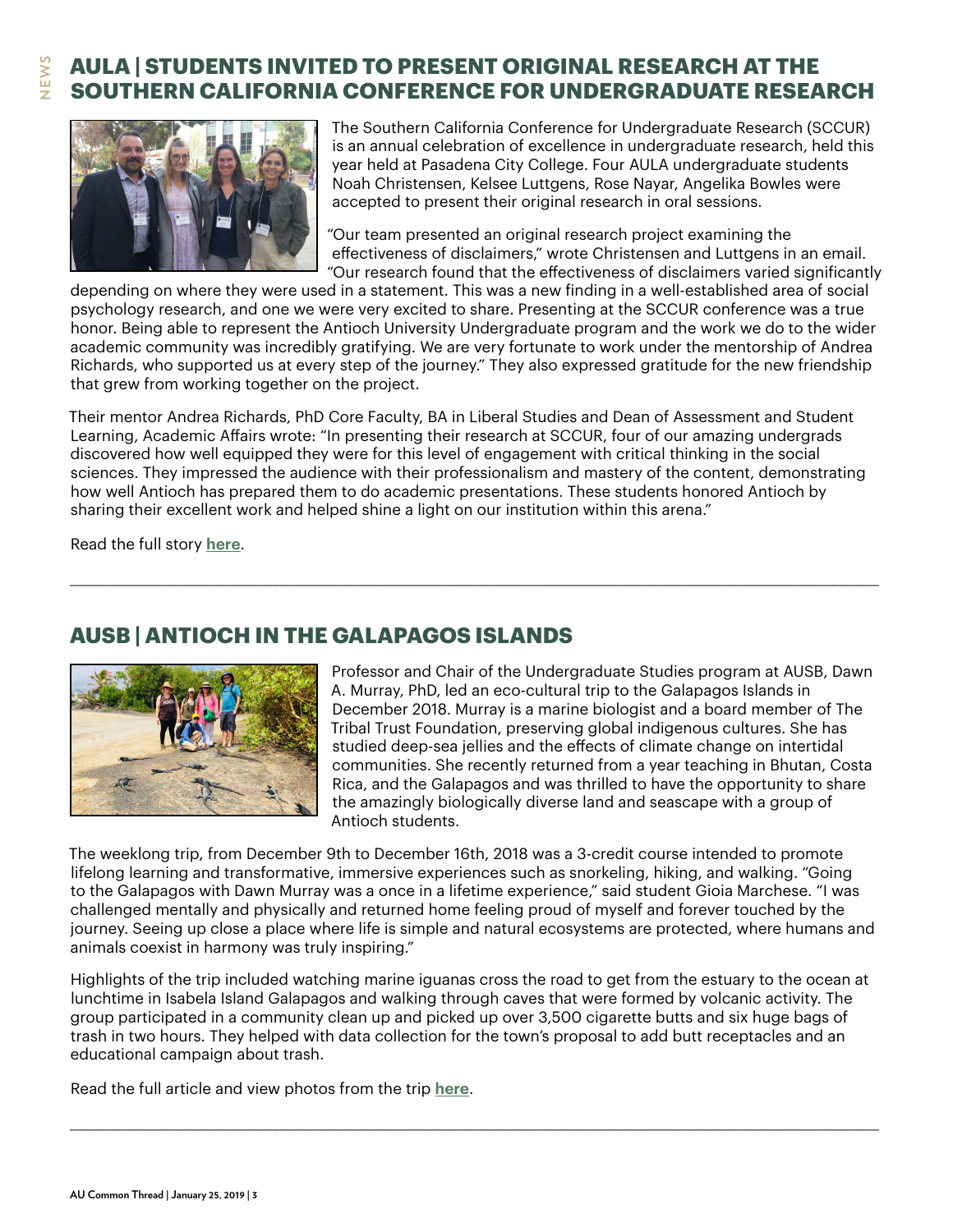# **AUS | ANTIOCH SEATTLE'S SCHOOL OF EDUCATION SPONSORS 4TH ANNUAL MULTICULTURAL CHILDREN'S LITERATURE CELEBRATION**



AUS's School of Education is proud to sponsor our fourth annual Multicultural Children's Literature Celebration. This year MCLC will see *Chef Roy Choi and the Street Food Remix* author, June Jo Lee, and illustrator, Man One, visiting seven schools in the Kent, Tukwila, and Seattle school districts.

The purpose of these assemblies is to celebrate and emphasize multicultural children's literature with students and teachers in diverse settings.

In our partnership with Dearborn Park International in Seattle, our teacher candidates are actively engaged in planning and reflecting on teaching "Chef Roy Choi" to third graders with the help of Librarian Craig Seasholes. In addition, Dearborn Park is pleased to host a public and free evening for parents and educators with June Jo Lee, Man One, and co-publisher of the book, Philip Lee on Thursday, January 31, 2019 from 4:30-5:30 p.m. in the library.

#### **AUSB | REFLECTIONS OF THE THOMAS FIRE: HOW GRASSROOTS AND GOVERNMENT OFFICIALS JOINED FORCES TO MAKE SANTA BARBARA A SAFER PLACE**

\_\_\_\_\_\_\_\_\_\_\_\_\_\_\_\_\_\_\_\_\_\_\_\_\_\_\_\_\_\_\_\_\_\_\_\_\_\_\_\_\_\_\_\_\_\_\_\_\_\_\_\_\_\_\_\_\_\_\_\_\_\_\_\_\_\_\_\_\_\_\_\_\_\_\_\_\_\_\_\_\_\_\_\_\_\_\_\_\_\_\_\_\_\_\_\_\_\_\_\_\_\_\_\_



On January 11th, AUSB's MBA program hosted a presentation and panel discussion on community preparedness and recovering from natural disasters to consider questions and solutions on what can be done to be better prepared for the next natural disaster.

Last year in December, the Santa Barbara community experienced one of the most devastating fire and debris slides in its history. Over the past year, the MBA program reflected on the tools, processes, and best practices commonly used among residents, disaster relief organizations, and even

government officials who have all systematically determined the roadmaps of actions and collaboration with other organizations in the community.

This firsthand experience from all the guests provided a necessary look into the reality of recovering from a natural disaster.

The evening began with keynote speaker Rob Lewin, Emergency Operations Director for Santa Barbara County's Office of Emergency Management. He recalled experiences of the catastrophic twin disasters, including evacuations, emergency alerts and hazards, among other topics.

"We continue to prepare the community for more evacuations," Lewin said. "The future is becoming clear for first responders and emergency managers — we are experiencing disasters, fire, flood … power outages, and debris flows with a frequency we are not prepared for. Organizationally, we need to change our paradigm."

The following panel discussion featured Stephanie Kaster, construction project manager at Casa Dorinda, along with Fernando Moreno, a representative with Heavenly Worth Home Health, Rose Levy with Direct Relief and Alyson Warner, program developer with the Acorn Project.

\_\_\_\_\_\_\_\_\_\_\_\_\_\_\_\_\_\_\_\_\_\_\_\_\_\_\_\_\_\_\_\_\_\_\_\_\_\_\_\_\_\_\_\_\_\_\_\_\_\_\_\_\_\_\_\_\_\_\_\_\_\_\_\_\_\_\_\_\_\_\_\_\_\_\_\_\_\_\_\_\_\_\_\_\_\_\_\_\_\_\_\_\_\_\_\_\_\_\_\_\_\_\_\_

Read the full Noozhawk article **[here](https://www.noozhawk.com/article/antioch_university_holds_reflections_on_thomas_fire_debris_flow_20190111?fbclid=IwAR1KHFHSodTp_AviEHk99sBjbsF7Ufzm2pyUAjIRIykfub1W6wth-xbyA2c)**.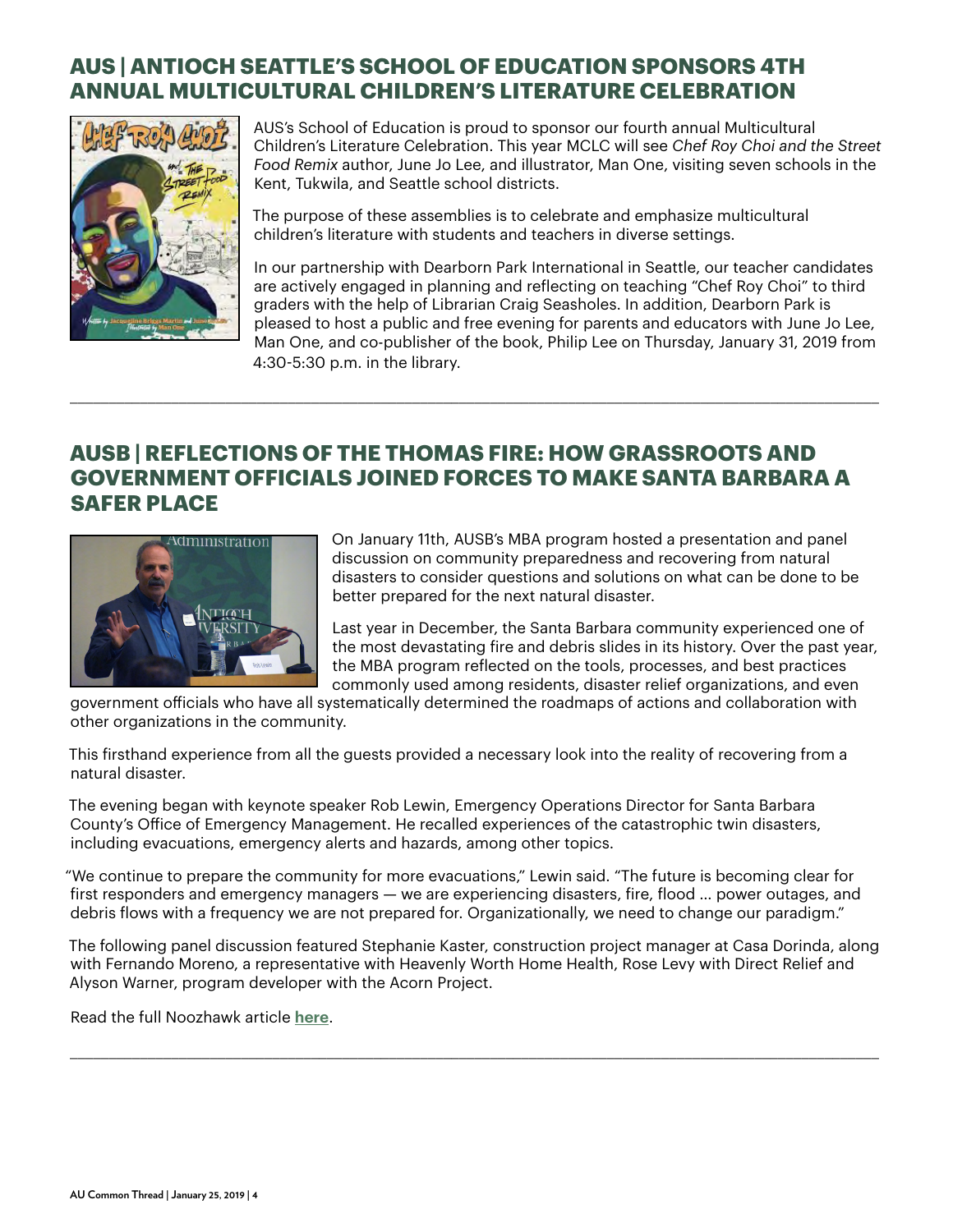# **AUNE | JOURNEY THROUGH DARKNESS IN SPRINGSTEEN'S WORK AND IN PSYCHOLOGY**

\_\_\_\_\_\_\_\_\_\_\_\_\_\_\_\_\_\_\_\_\_\_\_\_\_\_\_\_\_\_\_\_\_\_\_\_\_\_\_\_\_\_\_\_\_\_\_\_\_\_\_\_\_\_\_\_\_\_\_\_\_\_\_\_\_\_\_\_\_\_\_\_\_\_\_\_\_\_\_\_\_\_\_\_\_\_\_\_\_\_\_\_\_\_\_\_\_\_\_\_\_\_\_\_



Lorraine Mangione and Donna Luff have had an article about Bruce Springsteen's women fans accepted in a multi-disciplinary journal, *Interdisciplinary Literary Studies: A Journal of Criticism and Theory*. The journal will have a special section in honor of the 40th anniversary of the release of Springsteen's album, Darkness on the Edge of Town, an anniversary that was commemorated with a conference at Monmouth University in, of course, New Jersey, right near Asbury Park, last April. This research based article is entitled "Women Fans' Journeys through Darkness" and is steeped in psychology and psychotherapy concepts. The research in the article comes from a large database of survey responses from women fans undertaken by Lorraine and Donna, with the extraordinary help of Kate Evarts as a Research Assistant, a few years ago.

#### **GSLC | TEDX FEATURES ALUMNA**



GLSC alumna Dr. Amy Climer recently shared insight based on her dissertation research at TEDxAsheville. Dr. Climer's presentation entitled, "The Power of Deliberative Creative Teams" highlights the ways in which tapping into collective team creativity leads to innovation.

Owner of Climer Consulting, Dr. Climer delivers engaging, experiential training programs that teach people to leverage creativity.

Watch the TEDx presentation **[here](https://www.youtube.com/watch?reload=9&v=wtfo_JBFVGk&feature=youtu.be)** and learn more about her work **[here](http://www.climerconsulting.com/about/)**!

#### **GSLC | ALUMNUS NAMED PRESIDENT OF NAC&U**



Graduate School of Leadership and Change alumnus and experienced leader in higher education Dr. Sean Creighton has been named the next president of The New American Colleges and Universities (NAC&U). NAC&U is a national consortium of selective independent higher education institutions dedicated to the integration of liberal education, professional studies, and civic engagement. Learn more about Dr. Creighton and his work **[here](https://newamericancolleges.org/feature/nacu-to-welcome-sean-creighton-as-its-next-president/)**!

# **AUNE | DISRUPTION AND INNOVATION: SEVERAL FACULTY AND STUDENTS PRESENT AT NCSPP'S ANNUAL CONFERENCE**



Kathi Borden, Lorraine Mangione, and Elizabeth Fuss (PsyD student) are doing *Women at Work as Disruptors and Innovators*, which will look at women in the workplace through a lens that includes history, an older women's research project, and views of millennial women about the work world and their relationship to it. Kathi Borden will also present *NCSPP: A History of Disruption* with Drs. Luli Emmons and Joseph Bascuas. The presentation discusses key historical disruptions of the status quo by NCSPP, and

incorporates data from past leaders regarding future opportunities for NCSPP to influence professional psychology education and training. Roger L. Peterson, and PsyD students Christopher Defossez, Monica Duffield, Teresa Hoffman, Randal Williams, all from Antioch University New England, and Gilbert Newman from the Wright Institute will present on "Donald R. Peterson as a Disrupter of Clinical Psychology Training." Don invented and developed the Psy.D. in professional psychology and was a creative and influential leader in many areas.

\_\_\_\_\_\_\_\_\_\_\_\_\_\_\_\_\_\_\_\_\_\_\_\_\_\_\_\_\_\_\_\_\_\_\_\_\_\_\_\_\_\_\_\_\_\_\_\_\_\_\_\_\_\_\_\_\_\_\_\_\_\_\_\_\_\_\_\_\_\_\_\_\_\_\_\_\_\_\_\_\_\_\_\_\_\_\_\_\_\_\_\_\_\_\_\_\_\_\_\_\_\_\_\_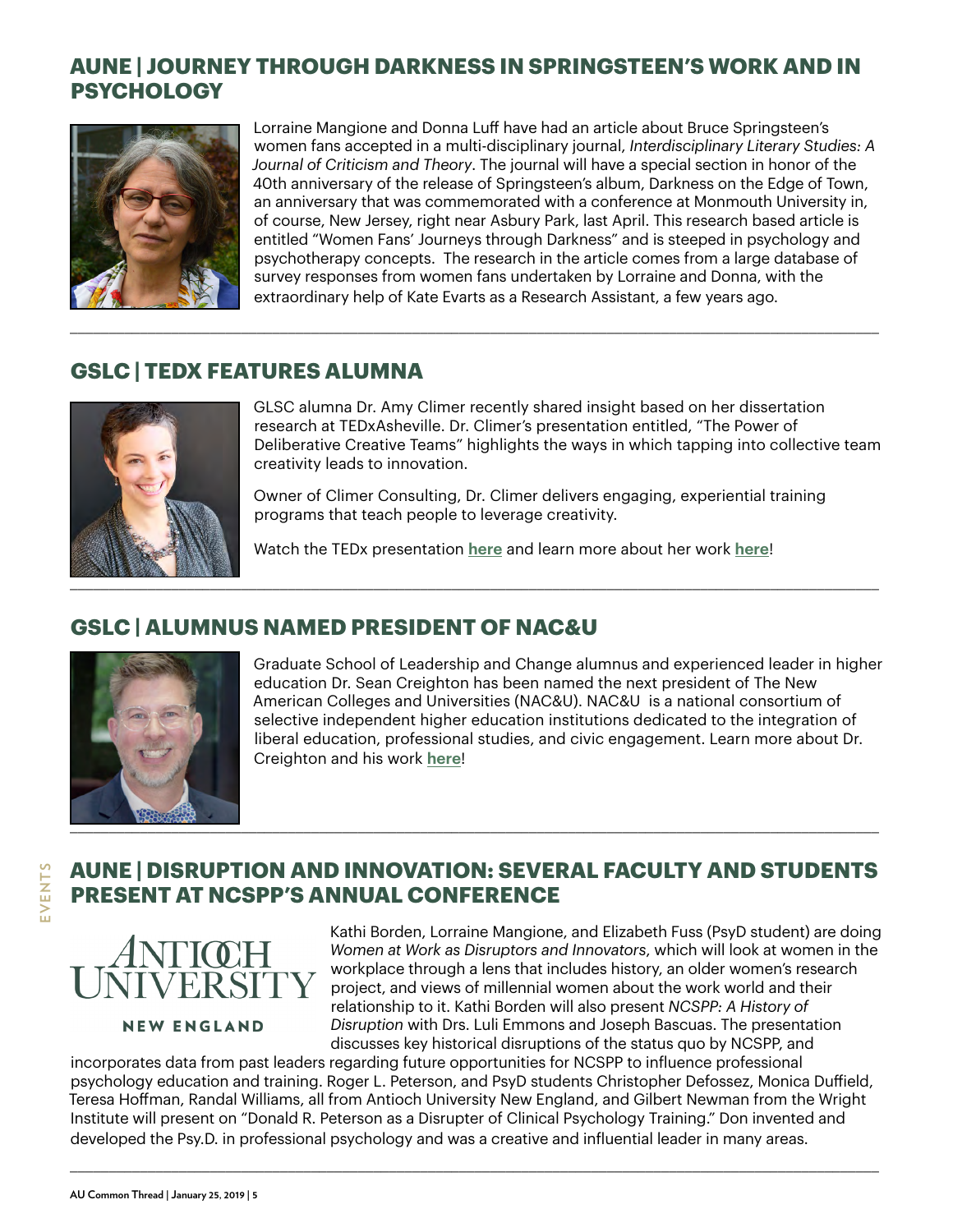#### **AULA | ANTIOCH MARCHES IN LA'S 34TH MLK KINGDOM DAY PARADE**



2019 marked the first year that Antioch University marched as a group in LA's 34th Kingdom Day Parade. Accompanying the group of faculty, staff, students, alums, and family members was a twelve-foot tall puppet modeled on the image of the distinguished Antioch Alumna, Coretta Scott King. The parade, which followed a 3-mile walk through South Central LA, is the largest and oldest of its kind in the country.

Russell Thornhill, AULA faculty member and co-director of the Bridge Program, posed the question: Why is Antioch not represented in LA's

Kingdom Day Parade? "It's important for us, at Antioch, to live out our social justice mission by participating in these types of community organizing events," he said, "to show that we stand with our community. We stand for all women in the struggle for equal rights and social justice. "

The giant puppet of Coretta Scott King, organized by puppeteer Cynthia Ruffin, designed by radical puppetry artist Rafa Tarin, and built by AULA students, faculty, and alums, was intended to serve as a reminder of the important role of women in the Civil Rights Movement. Puppets representing heroes and villains in political organizing, social movements, and religious festivals, have a rich and global history going back to the 14th century. Implemented as part of a protest, puppets convey a sense of pageantry and playfulness that encourage dialogue rather than dissent.

The parade consisted of 100 contingents and The diverse group of 30+ students, faculty, and staff who came together to organize around Antioch's participation, which includes the Office of the Provost, Black Student Union, Bridge Program, and the Diversity Committee, will be there, standing together, representing Antioch's long tradition of showing up for equality.

\_\_\_\_\_\_\_\_\_\_\_\_\_\_\_\_\_\_\_\_\_\_\_\_\_\_\_\_\_\_\_\_\_\_\_\_\_\_\_\_\_\_\_\_\_\_\_\_\_\_\_\_\_\_\_\_\_\_\_\_\_\_\_\_\_\_\_\_\_\_\_\_\_\_\_\_\_\_\_\_\_\_\_\_\_\_\_\_\_\_\_\_\_\_\_\_\_\_\_\_\_\_\_\_

Read the full article and view photos from the parade visit **[here](https://www.antioch.edu/los-angeles/2019/01/18/antioch-to-march-in-las-34th-mlk-kingdom-day-parade/)**.

#### **AUSB | MFA PROGRAM HOSTS WINTER RESIDENCY AND INAUGURAL COMMENCEMENT**



The MFA in Writing & Contemporary Media Program held its winter residency December 9 through December 15, 2018. Twice a year MFA students meet on the Santa Barbara campus for a 7-day residency where they participate in seminars, panels, and Q & As taught by faculty members and guest presenters. Students also attend meetings and mentor-related events throughout the residency.

This residency the MFA program hosted a special public evening with guest artist and acclaimed screenwriter and playwright Jane Anderson. A

three-time Emmy Award Winner, Anderson was interviewed by KCRW Morning Edition host Jonathan Bastian. Anderson also taught a Master Class in Writing for the Screen.

Members of the Anacapa graduating cohort presented their original work, which included staged screenplay readings, a documentary screening, and readings from novels, memoirs, and short stories. The residency culminated with a commencement ceremony for the graduates, families, and friends on the evening of December 15th.

"I know that my colleagues the 'Anacapa Eight' and I would like to first thank our leader, Ross Brown, and all the amazing faculty and staff that helped us, the inaugural AUSB class of the MFA in Writing & Contemporary Media program, to get over the hump," said graduate Colin Mitchell. "It was a great commencement and the presentations were spectacular."

\_\_\_\_\_\_\_\_\_\_\_\_\_\_\_\_\_\_\_\_\_\_\_\_\_\_\_\_\_\_\_\_\_\_\_\_\_\_\_\_\_\_\_\_\_\_\_\_\_\_\_\_\_\_\_\_\_\_\_\_\_\_\_\_\_\_\_\_\_\_\_\_\_\_\_\_\_\_\_\_\_\_\_\_\_\_\_\_\_\_\_\_\_\_\_\_\_\_\_\_\_\_\_\_

Read the full story **[here](https://www.antioch.edu/santa-barbara/2019/01/24/mfa-program-hosts-winter-residency-and-inaugral-commencement/)**.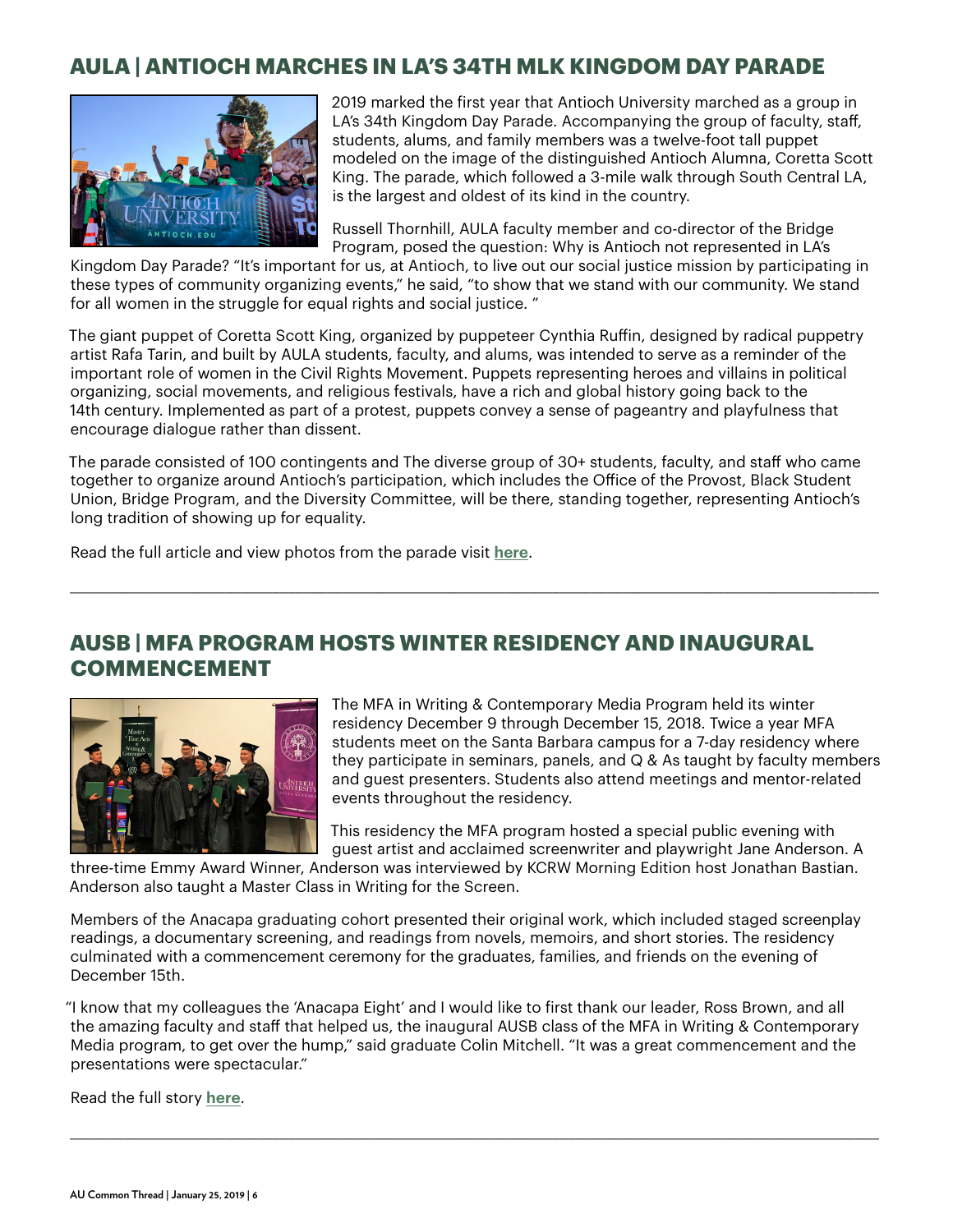# **AUS | SCHOOL OF EDUCATION DIRECTOR AND ALUM ATTEND**  *CELEBRATING BILINGUALISM* **EVENT**



Rachel Oppenheim, Director of the AUS School of Education, and Debora Oliveira, alumna of the Urban Environmental Education Program, recently attended a "Celebrating Bilingualism" event hosted by the advocacy organization OneAmerica, the largest immigrant and refugee advocacy organization in Washington State. OneAmerica works to build power within immigrant communities in collaboration with key allies. The event celebrated the organization's recent report entitled: *Celebrating the Power of Bilingualism*, as well as its 2019 Advocacy Priorities. The School of Education's Alternative Route to Teacher Certification (ARTC) Program is

highlighted in the report.

Both Rachel and Debora actively participate in the advocacy work of OneAmerica. Rachel is a member of the ELL Work Group, a coalition whose charge is to improve schools for English learner students. Debora is a community language organizer and an advocate for the organization's *Speak Your Language* campaign, which advances positive messages about bilingualism and dual language learning.

\_\_\_\_\_\_\_\_\_\_\_\_\_\_\_\_\_\_\_\_\_\_\_\_\_\_\_\_\_\_\_\_\_\_\_\_\_\_\_\_\_\_\_\_\_\_\_\_\_\_\_\_\_\_\_\_\_\_\_\_\_\_\_\_\_\_\_\_\_\_\_\_\_\_\_\_\_\_\_\_\_\_\_\_\_\_\_\_\_\_\_\_\_\_\_\_\_\_\_\_\_\_\_\_





Rachel Enoch, PhD, BCBA-D, recently published an article, *Neuro-Typical Children Outcomes from an Acceptance and Commitment Therapy Summer Camp in Behavior Analysis in Practice*. The article discusses the practical implications of using acceptance and commitment therapy (ACT) in a community camp setting with children. The study used a neurotypical sample, and outcomes support the potential for increasing psychological flexibility and mindful awareness between an experimental group and a control group.

#### **AULA | THEO BURNES AND CO-AUTHORS PUBLISH ARTICLE IN COUNSELLING PSYCHOLOGY QUARTERLY**



MA in Clinical Psychology faculty Theo Burnes, PhD, MSEd, HSPP, LPCC, along with Debra Mollen, Samantha Lee, and Dena M. Abbott, has a recently published article in Counselling Psychology Quarterly.

"Sexuality Training in Counseling Psychology," details the results of their year-long analysis on sexuality training in LPCC programs. They surveyed from 38 counseling psychology doctoral programs primarily in the United States. The results showed that "relatively few programs offer comprehensive training in sexuality with particular areas such as sex therapy, sexual expression, and reproductive health especially unlikely to be covered."

The study was motivated by statistics showing that the U.S. has some of the poorest sexual health outcomes in the industrialized world.

\_\_\_\_\_\_\_\_\_\_\_\_\_\_\_\_\_\_\_\_\_\_\_\_\_\_\_\_\_\_\_\_\_\_\_\_\_\_\_\_\_\_\_\_\_\_\_\_\_\_\_\_\_\_\_\_\_\_\_\_\_\_\_\_\_\_\_\_\_\_\_\_\_\_\_\_\_\_\_\_\_\_\_\_\_\_\_\_\_\_\_\_\_\_\_\_\_\_\_\_\_\_\_\_

\_\_\_\_\_\_\_\_\_\_\_\_\_\_\_\_\_\_\_\_\_\_\_\_\_\_\_\_\_\_\_\_\_\_\_\_\_\_\_\_\_\_\_\_\_\_\_\_\_\_\_\_\_\_\_\_\_\_\_\_\_\_\_\_\_\_\_\_\_\_\_\_\_\_\_\_\_\_\_\_\_\_\_\_\_\_\_\_\_\_\_\_\_\_\_\_\_\_\_\_\_\_\_\_

Read the abstract **[here](https://www.tandfonline.com/doi/full/10.1080/09515070.2018.1553146)**.